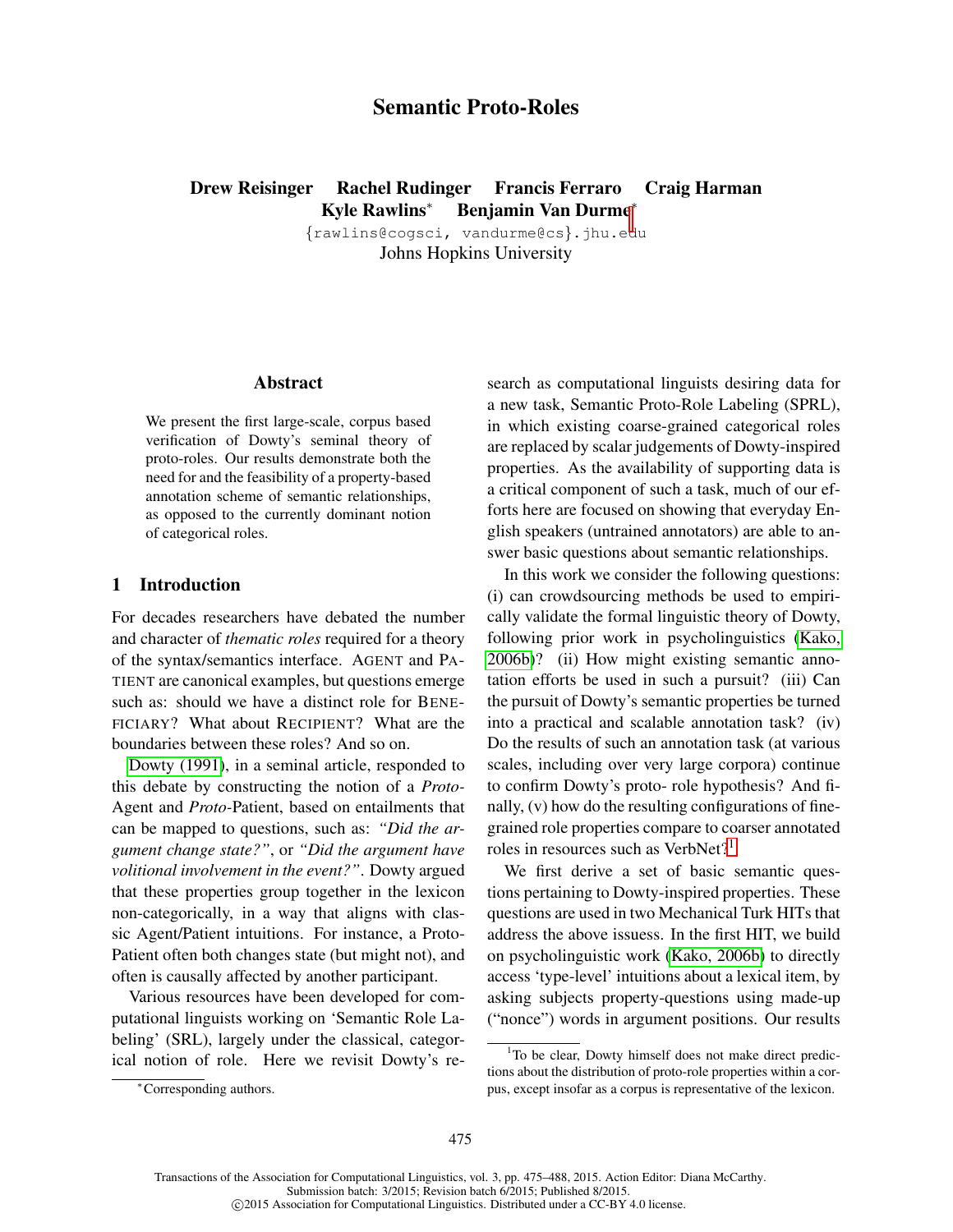replicate these previous experiments, and demonstrate that what can be done in this domain in a controlled lab experiment can be done via crowdsourcing. We extend this to a large-scale MTurk annotation task using corpus data. This task presents an annotator with a particular ('token-level') sentence from PropBank [\(Palmer et al., 2005\)](#page-0-0) and a highlighted argument, and asks them for a likelihood judgment about a property; for example, "*How likely or unlikely is it that* ARG *is sentient?*". By looking across many token-level instances of a verb, we can then infer type-level information about the verb.

We discuss results from this task over 11 role properties annotated by a single (trusted) annotator on approximately 5000 verb tokens. Our results represent the first large-scale corpus study explicitly aimed at confirming Dowty's proto-role hypothesis: Proto-Agent properties predict the mapping of semantic arguments to subject and object. We show that this allows us to both capture and discover finegrained details of semantic roles that coarser annotation schemes such as VerbNet do not: empirically, this data set shows a great degree of *role fragmentation*, much greater than any existing annotation scheme allows. The results of this task represent a new large-scale annotated resource, involving close to 345 hours of human effort.<sup>[2](#page-1-0)</sup>

# 2 Background

#### <span id="page-1-3"></span>2.1 Roles in linguistics

Thematic roles have been a key analytical compo-nent in modern linguistic theory.<sup>[3](#page-1-1)</sup> Despite the vast literature, there is surprisingly little consensus over what a thematic role is, or how to identify or precisely characterize them. A 'textbook' approach, influential in linguistics and computer science, is that there is a (short) list of core *Generalized Thematic Roles*, such as AGENT, PATIENT, EXPERIENCER, etc. that verbs assign to arguments. However, it has been known for some time that this view is problematic (see [Levin and Rappaport Hovav \(2005\)](#page-0-0) for an overview). Perhaps the best known arguments emerge from the work of David Dowty.

Proto-roles [Dowty \(1991\)](#page-0-0), in an exhaustive survey of research on thematic roles up to that point, identifies a number of problems with generalized thematic roles. First and foremost, if the inventory of role types is small, then it proves impossible to clearly delineate the boundaries between role types. This situation pushes researchers who want clean role boundaries towards a very large inventory of specialized, fine-grained thematic roles – what Dowty termed *role fragmentation*. A large, fragmented set of role-types may be useful for many purposes, but not for expressing generalizations that should be stated in terms of thematic roles. [Dowty \(1991\)](#page-0-0) focuses on generalizations related to *the mapping problem*: how are syntactic arguments mapped to semantic arguments? The mapping problem is not just a linguistic puzzle, but a central problem for tasks such as SRL, semantic parsing, etc.

Dowty offers a solution to the mapping problem couched not in terms of fine-grained fragmented thematic roles, but in terms of what Dowty analogizes to 'prototype' concepts constructed over finegrained role properties. In particular, the roleproperties are features such as whether the participant in question causes the event to happen, or whether the participant changes state. Dowty groups properties into two classes: Proto-Agent properties, and Proto-Patient properties. A semantic argument is more AGENT-like the more Proto-Agent properties it has, and more PATIENT-like the more Proto-Patient properties it has. These two sets of properties are in competition, and an argument can have some of each, or even none of the properties. Dowty's role properties (slightly modified) are shown in Table [1;](#page-2-0) we use these as a starting point for our own choice of fine-grained features in §[3.](#page-4-0)[4](#page-1-2)

Classic role types fall out from what we will

<span id="page-1-0"></span><sup>&</sup>lt;sup>2</sup> Available through the JHU Decompositional Semantics Initiative (Decomp): http://decomp.net .

<span id="page-1-1"></span><sup>&</sup>lt;sup>3</sup>A full accounting of the history of thematic roles is beyond the scope available here (Blake, 1930; Gruber, 1965; Fillmore, 1966; 1976; 1982; Castañeda, 1967; Jackendoff, 1972; 1987; Cruse, 1973; Talmy, 1978; Chomsky, 1981; Carlson, 1984; Carlson and Tanenhaus, 1988; Rappaport and Levin, 1988; Rappaport Hovav and Levin, 1998; Levin and Rappaport Hovav, 2005; Dowty, 1989; 1991; Parsons, 1990; Croft, 1991; Davis and Koenig, 2000, among others).

<span id="page-1-2"></span><sup>4</sup>Dowty's Argument Selection Principle: *"In predicates with grammatical subject and object, the argument for which the predicate entails the greatest number of Proto-Agent properties will be lexicalized as the subject of the predicate; the argument having the greatest number of Proto-Patient entailments will be lexicalized as the direct object."* (Dowty 1991:31)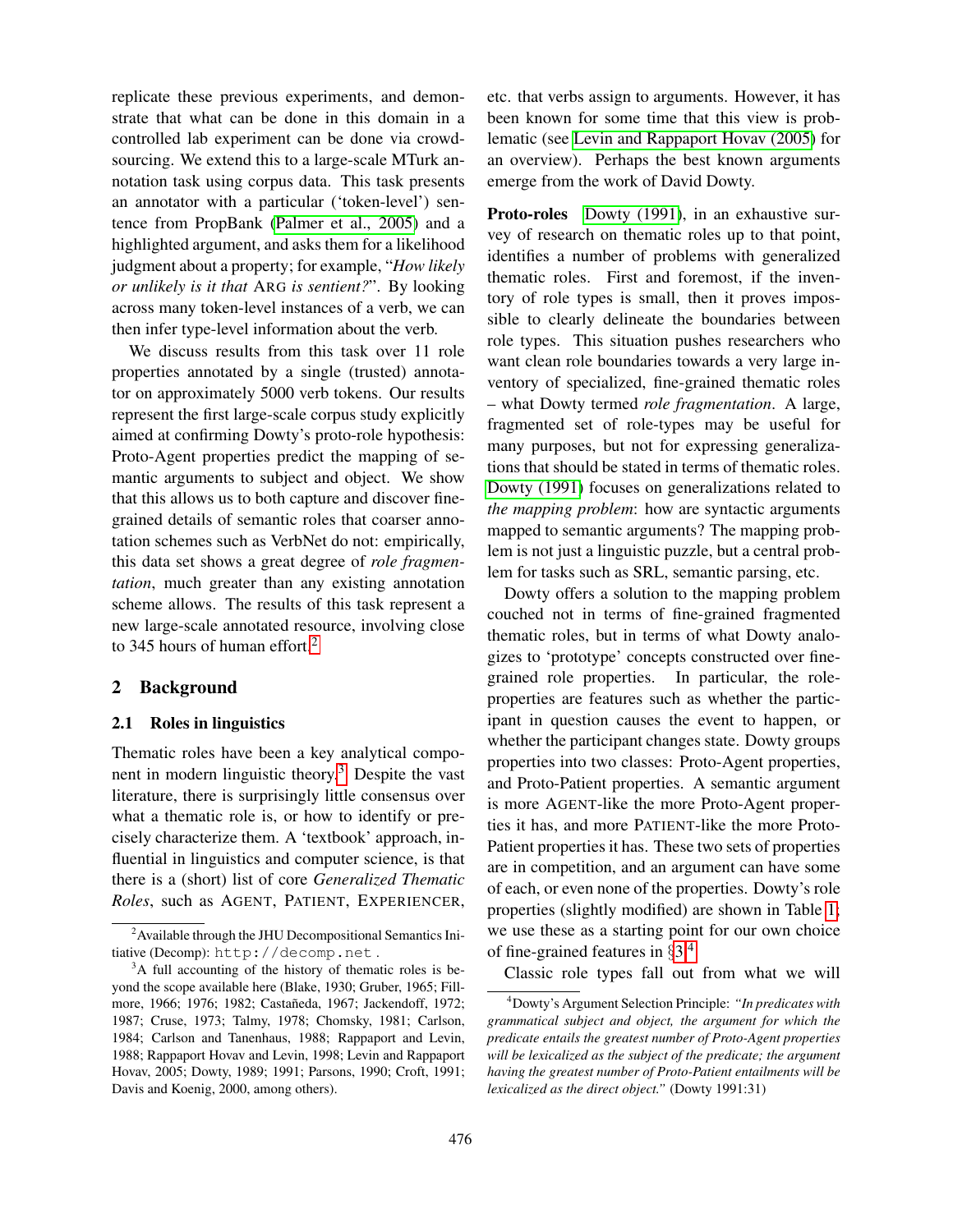| Proto-Agent properties     | Proto-Patient properties |
|----------------------------|--------------------------|
| a. volitional involvement  | f. changes state         |
| b. sentience (/perception) | g. incremental theme     |
| c. causes change of state  | h. causally affected     |
| d. movement (relative)     | i. stationary (relative) |
| e. independent existence   | j. no indep. existence   |

<span id="page-2-0"></span>Table 1: Proto-role properties (Dowty 1991:27–28).

term *configurations* of these properties. A 'core' AGENT, for example, would have all of the Proto-Agent properties. An EXPERIENCER would have Proto-Agent properties (b) and (e), and Proto-Patient property (h), and so would be less AGENT-like than a core AGENT. This idea is further developed by Grimm [\(2005; 2011\)](#page-0-0), who points out that when combinations of proto-role properties are looked at as a lattice structure, generalized thematic roles can be identified with particular parts of the lattice. If Dowty's proposal is right, the lexicon will instantiate a very large number of property configurations, rather than a small and constrained set.

A key result of this theory is explanation of the contrast between what Dowty terms *stable* and *unstable* predicates. A stable predicate is one like *kill* whose mapping behavior is similar across languages – the KILLER is mapped to subject, and the VIC-TIM to object. An unstable predicate is one where this is not so. Instability can also manifest within a language, in the form of lexical doublets such as *buy* and *sell*. The Proto-Patient argument for these verbs is stable, but the subject alternates: for *buy* it is the GOAL argument that appears as subject while for *sell* it is the SOURCE. Dowty's explanation is that for transaction events, SOURCE and GOAL are very similar in their Proto-Agent properties, and so compete equally for subject position.

Dowty's linguistic proposal, if correct, has substantial implications for human language technology (see also discussion in [Palmer et al. \(2005\)](#page-0-0)). It suggests an approach to semantic annotation, semantic parsing, and related tasks that focuses on this fine-grained level of proto-role properties, with any more generalized thematic roles as emergent property configurations. If lexical argument structure is organized around proto-roles, then we predict that we will find this organization reflected in corpora, and that token-level annotations of verb meanings would benefit from observing this organiza-



<span id="page-2-1"></span>Figure 1: Proto-role properties in Kako 2006 exp. 1 (reproduction of Kako's Fig. 1). Error bars in all figures show 95% t-test CIs.

tion. In particular, an annotation strategy that takes the proto-role hypothesis seriously would annotate verbs for properties such those shown in Table [1.](#page-2-0)

Experimental work Can the proto-role hypothesis be operationalized? A starting point is experimental work by Kako (2006a,b), who took the protorole hypothesis into the lab. Kako developed several experimental versions of the hypothesis, whereby participants were asked simplified question-based versions of Dowty's proto-role properties about sentences of English. Kako did not use actual or attested sentences of English, but rather focused on 'nonce' based tasks. That is, he constructed stimuli by taking constructed sentences of English containing the target verbs, and replacing noun positions with nonce words like *dax*. Subjects were then presented with these nonce sentences and asked questions such as, *"How likely is it that the dax moved?"*.

The nonce-method is designed to access 'typelevel' judgments about verbs across frames. Across all experiments, Kako confirms a version of the proto-role hypothesis: subject arguments across the verbs he examines have significantly more Proto-Agent than Proto-Patient properties, and vice versa for objects. Fine-grained results for individual proto-role properties from one of his experiments are shown in Figure [1:](#page-2-1) this presents an aggregate measure of the success of the proto-role hypothesis, showing the mean difference between property ratings for subject vs. object arguments. Dowty's mapping hypothesis predicts that subjects should skew towards Proto-Agent properties, and objects towards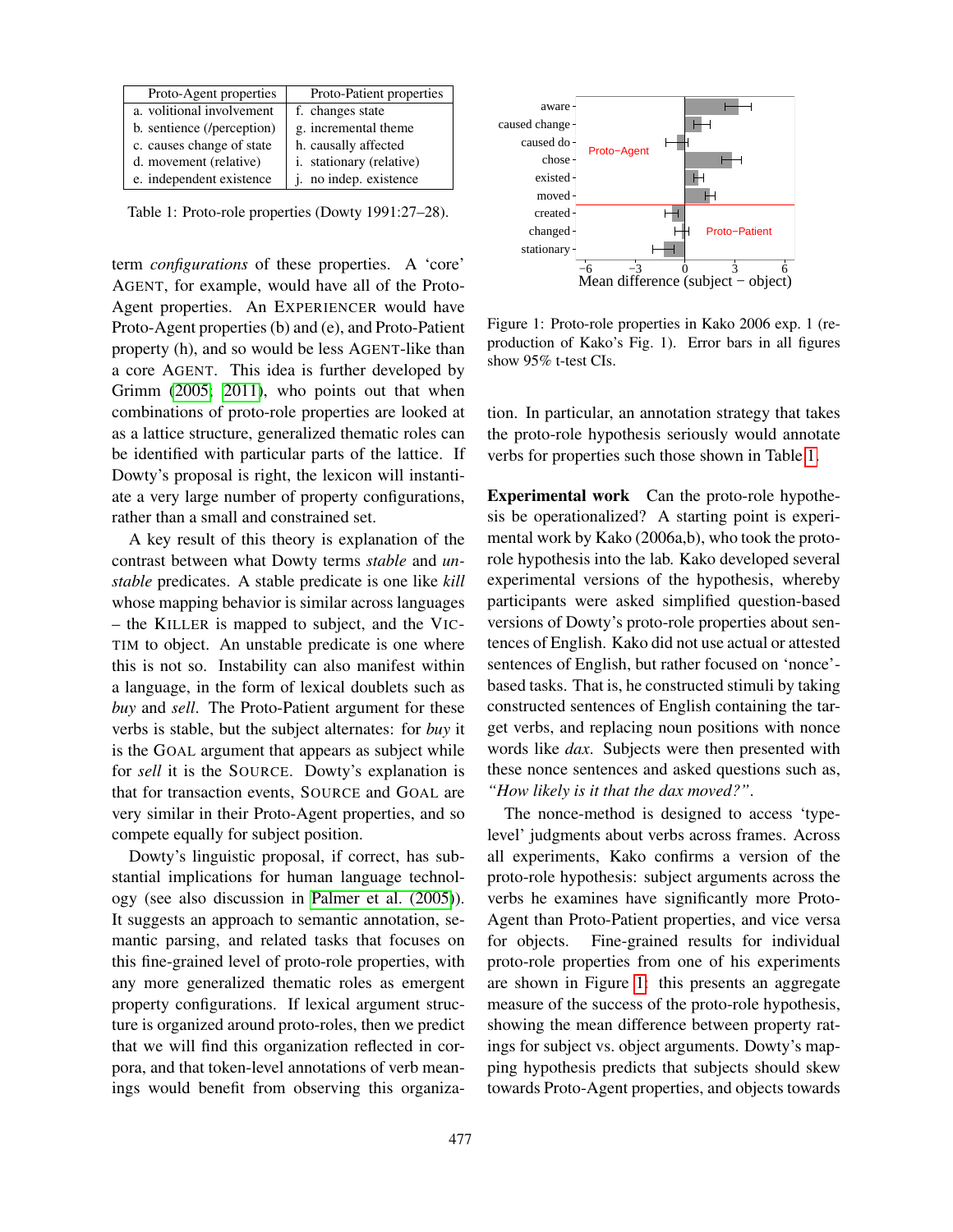Proto-Patient properties, exactly Kako's finding.

Kako's work help lead [Alishahi and Stevenson](#page-0-0) [\(2010\)](#page-0-0) to annotate a small collection of child directed speech with Dowty-inspired properties, used to evaluate a Bayesian model for inducing what they termed *semantic profiles*. [5](#page-3-0)

# 2.2 Roles in computational linguistics

**PropBank**<sup>[6](#page-3-1)</sup> PropBank [\(Palmer et al., 2005\)](#page-0-0) layers predicate/argument annotations on the English portion of the Penn Treebank (PTB) [\(Marcus et al.,](#page-0-0) [1993\)](#page-0-0), treating semantic role annotation as a sort of slot-filling exercise: a *frameset* defines a set of semantic roles that a particular type of predicate may use. Every verb is assigned a frameset (roughly, a verb sense), and arguments of the verb (potentially a non-contiguous span) are labeled with a particular role. Coarse categorical labels, such as  $ARG<sub>0</sub>$ and  $ARG<sub>1</sub>$ , allow PropBank to both capture some of [Levin \(1993\)](#page-0-0)'s syntactic variations, and imbue this syntactic information with shallow semantics. Annotations do not cross sentence boundaries.

As every verb in the PTB was annotated, Prop-Bank has good coverage: 4,500 framesets cover around 3,300 verb types. Additional resources have adopted and extended PropBank, e.g. [\(Weischedel](#page-0-0) [et al., 2013,](#page-0-0) etc.), and there have been multiple shared tasks centered around PropBank-style SRL (Carreras and Màrquez, 2005). However, at three days [\(Palmer et al., 2005\)](#page-0-0), the training time for an annotator is significantly higher than the crowdsourcing solution we pursue here.

VerbNet and SemLink VerbNet [\(Schuler, 2005\)](#page-0-0) provides a class-based view of verbs. It applies Levin's verb classes [\(Levin, 1993\)](#page-0-0) to more than five thousand (English) verbs, categorizing them according to their syntactic behaviors. Beyond this grouping, which includes a shallow semantic parse frame, VerbNet provides its own semantic role labels, and a neo-Davidsonian-inspired logical form. All information within VerbNet is class-specific; the frames and roles apply equally to all verbs within a class.[7](#page-3-2) Further, VerbNet's lexical entries allow for assigning selectional restrictions on thematic roles, e.g. requiring a participant be CONCRETE, or ANIMATE. While these restrictions take the form of properties, the thematic roles themselves are left categorical.

[Bonial et al. \(2011\)](#page-0-0) united VerbNet's semantic roles with those of LIRICS<sup>[8](#page-3-3)</sup>, a standardization effort to facilitate multilingual NLP. Motivated in part by the properties of Dowty, they constructed a hierarchy of 35 roles interrelated through their property requirements, implicit in the organization of the hierarchy paired with natural language role definitions. The properties bundled into these roles are then taken taken to be type-level, hard constraints: they cannot reflect semantic nuances within individual sentences, and are strictly boolean (a property cannot hold to a degree, or with some uncertainty).

The SemLink project [\(Loper et al., 2007\)](#page-0-0) provides a mapping between VerbNet, PropBank, FrameNet (see below) and WordNet [\(Fellbaum, 1998\)](#page-0-0). Crucially for our work (see §[6\)](#page-8-0), SemLink provides a mapping from the role hierarchy of [Bonial et al.](#page-0-0) [\(2011\)](#page-0-0) to the argument annotations of PropBank.

VerbCorner VerbCorner [\(Hartstone et al., 2013;](#page-0-0) [Hartshorne et al., 2014\)](#page-0-0) is an on-going effort to validate VerbNet's semantic annotations, focusing at a finer-grained level of role information. For a particular verb and semantic features, annotators are provided context through a small, made-up story. Annotators then read example sentences pulled from VerbNet and determine whether those sentences violate the contextual expectations. As with the present work, VerbCorner crowd-sources the anno-

<span id="page-3-0"></span><sup>&</sup>lt;sup>5</sup>Probability distributions over observed configurations that capture a generalized notion of semantic (proto-)role.

<span id="page-3-1"></span><sup>&</sup>lt;sup>6</sup>This section is not a fully exhaustive list of resources, and we omit discussion of several important ones that are complementary to our efforts. For example, resources such as the Pattern Dictionary of English Verbs [\(Hanks, 2013\)](#page-0-0), currently in progress, could be supplemented by our SPRL annotations. (The PDEV will contain valency patterns for thousands of verbs along with restrictions on the semantic types of their arguments based on [\(Pustejovsky et al., 2004\)](#page-0-0)'s ontology.) Also important is early connectionist work, which proposed "semantic microfeatures" to model semantic role generalizations; see e.g. Hinton [\(1981; 1986\)](#page-0-0) and [McClelland and Kawamoto \(1986\)](#page-0-0).

<span id="page-3-2"></span><sup>7</sup> For instance, the lemmas *break* and *shatter* are both members of the same class (BREAK-45.1), capturing the causative alternation. Both senses can be used transitively (*"John broke/shattered the mirror"*) or intransitively (*"The mirror broke/shattered."*), while semantic roles assign *John* to AGENT and *the mirror* to PATIENT in both syntactic frames, capturing the logical entailment of a resulting degraded physical form.

<span id="page-3-3"></span><sup>8</sup>Linguistic InfRastructure for Interoperable ResourCes and Systems (LIRICS): http://lirics.loria.fr/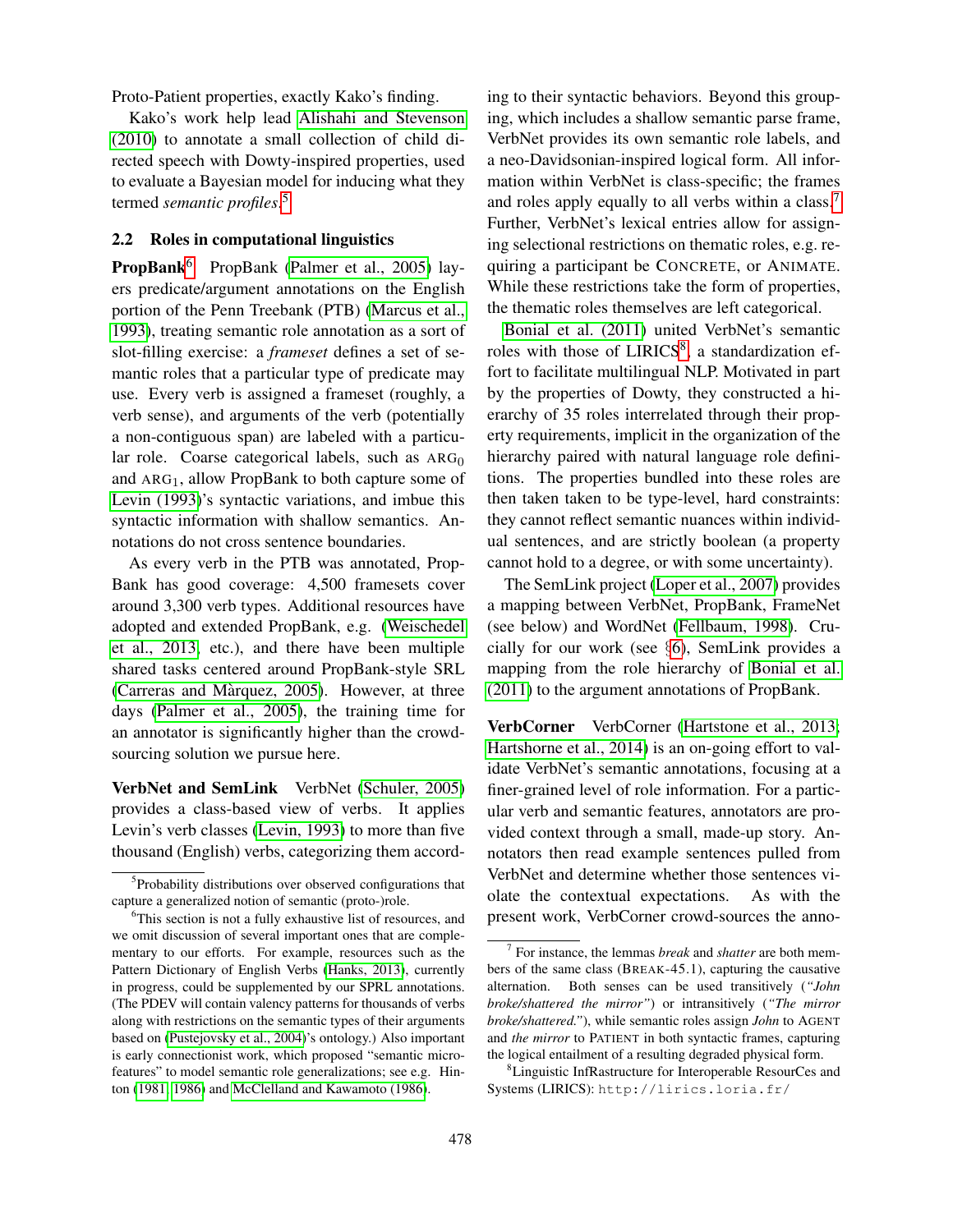tation, though there are key differences: [Hartstone et](#page-0-0) [al. \(2013\)](#page-0-0) are focused on logical entailments (what *must* be true) whereas we are focused on *strongly suggested* implications (what is *likely* to be true).

FrameNet The Berkeley FrameNet Project [\(Baker](#page-0-0) [et al., 1998\)](#page-0-0) is an instantiation of Fillmore's frame semantic theory [\(Fillmore, 1982\)](#page-0-0). FrameNet describes events via a frame, consisting of lexical triggers and semantic roles that are expected to be filled. This is similar to PropBank's take on predicate/argument structure, though there are significant differences: (1) FrameNet triggers may be multiword, verbal or nominal expressions; (2) unlike PropBank, FrameNet defines interframe relations; (3) FrameNet is extremely fine-grained (embraces role-fragmentation), opting for semantic completeness rather than annotator ease. FrameNet has inspired semantic role labeling [\(Gildea and Jurafsky,](#page-0-0) [2002; Litkowski, 2004\)](#page-0-0), in addition to frame semantic parsing [\(Baker et al., 2007; Das et al., 2010\)](#page-0-0).

# <span id="page-4-0"></span>3 Experimental Setup

The literature review makes clear that understanding and annotating fine-grained role properties is valuable in both linguistic theory and in computational linguistics: under many sets of assumptions, such properties ground out the theory of coarse-grained roles. We follow [Hartstone et al. \(2013\)](#page-0-0) in directly addressing fine-grained properties, here in the context of the proto-role theory. The proto-role approach gives us a set of testable questions to assess on a corpus. We focus on two main issues: (i) whether the proto-role solution to the mapping problem scales up to very large sets of data, and (ii) the prediction that there will be a very large set of property configurations attested as roles in a large data set. If the predictions from the proto-role theory are true, then we conclude that a large data set annotated with fine-grained role properties may be valuable in tasks related to semantic roles and event detection.

To assess these predictions, we broadly follow [Kako \(2006b\)](#page-0-0) in operationalizing proto-roles using likelihood questions targeting specific role properties in sentences of English. This paper presents two experiments that implement this strategy. In the remainder of this section we describe the general setup of the experiments. In particular, we describe a pro-

| Role property  | Q: How likely or unlikely is it that    |  |  |  |  |  |
|----------------|-----------------------------------------|--|--|--|--|--|
| instigated     | Arg caused the Pred to happen?          |  |  |  |  |  |
| volitional     | Arg chose to be involved in the Pred?   |  |  |  |  |  |
| awareness      | Arg was/were aware of being involved in |  |  |  |  |  |
|                | the Pred?                               |  |  |  |  |  |
| sentient       | Arg was sentient?                       |  |  |  |  |  |
| moved          | Arg changes location during the $Pred?$ |  |  |  |  |  |
| phys_existed   | Arg existed as a physical object?       |  |  |  |  |  |
| existed_before | Arg existed before the Pred began?      |  |  |  |  |  |
| existed_during | Arg existed during the Pred?            |  |  |  |  |  |
| existed after  | Arg existed after the Pred stopped?     |  |  |  |  |  |
| changed_poss   | Arg changed possession during<br>the    |  |  |  |  |  |
|                | Pred?                                   |  |  |  |  |  |
| changed_state  | The Arq was/were altered or somehow     |  |  |  |  |  |
|                | changed during or by the end of the     |  |  |  |  |  |
|                | Pred?                                   |  |  |  |  |  |
| stationary     | Arg was stationary during the Pred?     |  |  |  |  |  |

<span id="page-4-1"></span>Table 2: Questions posed to annotators.

cess for arriving at the specific fine-grained property questions we ask, the creation of the data set that we ask the questions about, the task that Mechanical Turkers are presented with, and the manner in which we analyze and display the results.

We first inspected the role hierarchy of [Bonial et](#page-0-0) [al. \(2011\)](#page-0-0) along with the associated textual definitions: these were manually decomposed into a set of explict binary properties. For example, we define the SemLink ACTOR role as a participant that has the binary property of INSTIGATION. From these properties we subselected those that were most similar to the original questions proposed by Dowty (see Table [1\)](#page-2-0). For each such property we then generated a question in natural language to be posed to annotators given an example sentence (see Table [2\)](#page-4-1). The set we report on here represents a subset of the questions we have tested; in ongoing work we are evaluating whether we can expand Dowty's set of questions, e.g. to capture roles such as INSTRUMENT.

Methods Because we are interested in the potential impact of Dowty's proto-roles theory on human language technologies, we perform a number of related crowdsourcing experiments, with the dual aim of validating the existing (psycho-)linguistic literature on proto-roles as well as piloting this highly scalable framework for future decompositional semantic annotation efforts.

All of the crowdsourcing experiments in this paper are run using Amazon Mechanical Turk, and (ex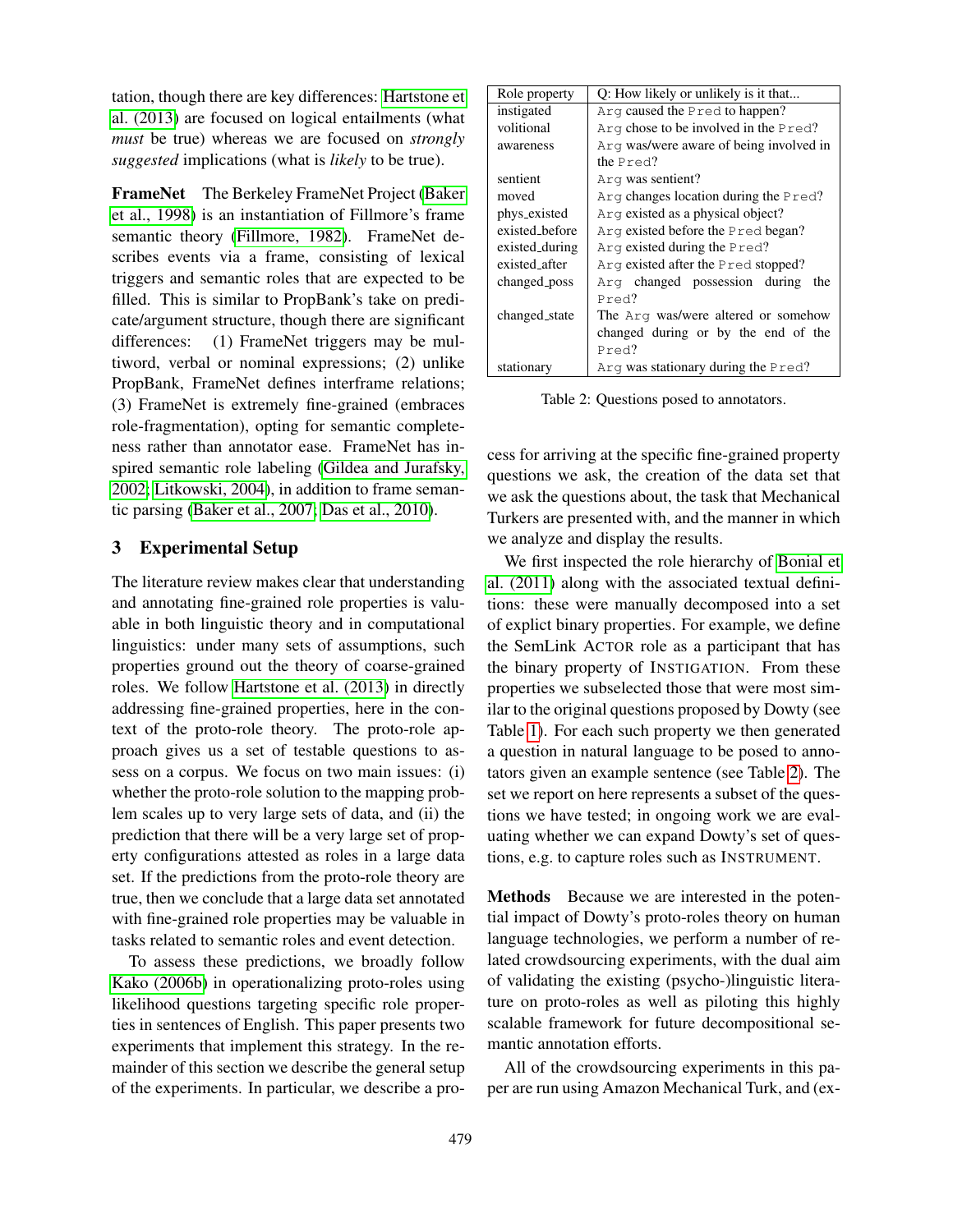cept for the kappa scores reported for experiment 2) all workers were recruited from the MTurk worker pool. The basic setup of the experiments in Sections [4](#page-5-0) and [5](#page-6-0) is the same. The Mechanical Turk worker is presented with a single sentence with a highlighted verb and one highlighted argument of that verb. Then the worker answers all of the questions in Table [2](#page-4-1) for that verb-argument pair using a Likert scale from 1 to 5, with the response labels: *very unlikely*, *somewhat unlikely*, *not enough information*, *somewhat likely*, and *very likely* (See Figure [2\)](#page-5-1). Each Mechanical Turk HIT yields responses for all the questions in Table [2](#page-4-1) applied to a single verbargument pair. The Mechanical Turk experiments are run with two types of sentences: those with real verbs and nonsense ("nonce") arguments, and those with entirely real English sentences. Section [4](#page-5-0) discusses the former "type-level" HIT with nonce arguments, while Section [5](#page-6-0) discusses the latter "tokenlevel" annotation task with real arguments.

|                 | The neeglur killed the boarub.      |                                                          |                                                                                                                             |
|-----------------|-------------------------------------|----------------------------------------------------------|-----------------------------------------------------------------------------------------------------------------------------|
| For the boarub: |                                     |                                                          | . How likely or unlikely is it that the the bogrub was/were altered or somehow changed during or by the end of the killing? |
|                 | O very unlikely O somewhat unlikely | □ not enough information O somewhat likely O very likely |                                                                                                                             |

<span id="page-5-1"></span>Figure 2: Example HIT question with nonce arguments.

Data To obtain verb-argument pairs for the task described here, we drew sentences from the subset of PropBank that SemLink annotates for VerbNet roles. From these, we removed verbs annotated as participles, verbs with trace arguments, verbs under negation or modal auxiliaries, and verbs in embedded clauses to ensure that annotators only saw verbs in *veridical* contexts – contexts where logical operations such as negation do not interfere with direct judgments about the verbs. For example, in *John didn't die*, negation reverses the change-ofstate judgment for the whole sentence, despite that being part of the meaning of the verb *die*. We also removed clausal arguments, as most of the questions in Table [2](#page-4-1) do not make sense when applied to clauses; in ongoing work we are considering how to extend this approach to such arguments. A total of 7,045 verb tokens with 11,913 argument spans from 6,808 sentences remained after applying these filters.

Analysis To evaluate whether the results of the following experiments accord with Dowty's proposal, we follow [Kako \(2006b\)](#page-0-0) in taking the mean difference between the property ratings of the subject and object across sentences; see §[2.1.](#page-1-3) We present these differences in the same format as in Figure [1.](#page-2-1) Here we stick with Kako's evaluation of the results, in order to demonstrate the convergence of the linguistic and psycholinguistic evidence with computational linguistic approaches; our immediate goal in the present work is not to advance the methodology, but to show that these techniques can be pursued through large-scale crowdsourcing.

We perform two Mechanical Turk experiments on verbs: one with nonce arguments, and one with real data in Section [5.](#page-6-0) Because nonce arguments have no meaning in their own right, we assume that the properties that annotators assign these arguments are a function of the verb and role, not the argument itself. Hence, we assume that these annotations are at the verb-role *type* level. Conversely, the experiment in Section [5](#page-6-0) are at the *token* level, because all arguments have real English instantiations.

## <span id="page-5-0"></span>4 Experiment 1: Nonce-based

The first experiment we run with nonce arguments is an attempt to replicate the results of [Kako \(2006b\)](#page-0-0). Recall that [Kako \(2006b\)](#page-0-0) upholds the psychological validity of [Dowty \(1991\)](#page-0-0)'s *Argument Selection Principle*, by demonstrating that human subjects assign Proto-Agent and Proto-Patient properties to grammatical subject and object arguments according to Dowty's prediction. (See Figure [1.](#page-2-1))

In this experiment, we generate simple transitive sentences with a small set of real verbs and nonce arguments. The set of verbs are precisely those selected by [Kako \(2006b\)](#page-0-0) in his first experiment: *add, deny, discover, finish, find, help, maintain, mention, pass, remove, show, write*. The questions we ask workers to answer come from a slightly expanded set of proto-role properties.<sup>[9](#page-5-2)</sup> There were 16 partic-

<span id="page-5-2"></span><sup>&</sup>lt;sup>9</sup>As pointed out by a reviewer, a verb in a nonce sentence is potentially ambiguous. Because we constructed the nonce sentences from actual frames in PropBank examples, an annotator will have at least coarse cues to the intended sense. In this respect we follow Kako, and established protocol in nonce experiments in general. We leave the effect of sense ambiguity on nonce property judgments for future work.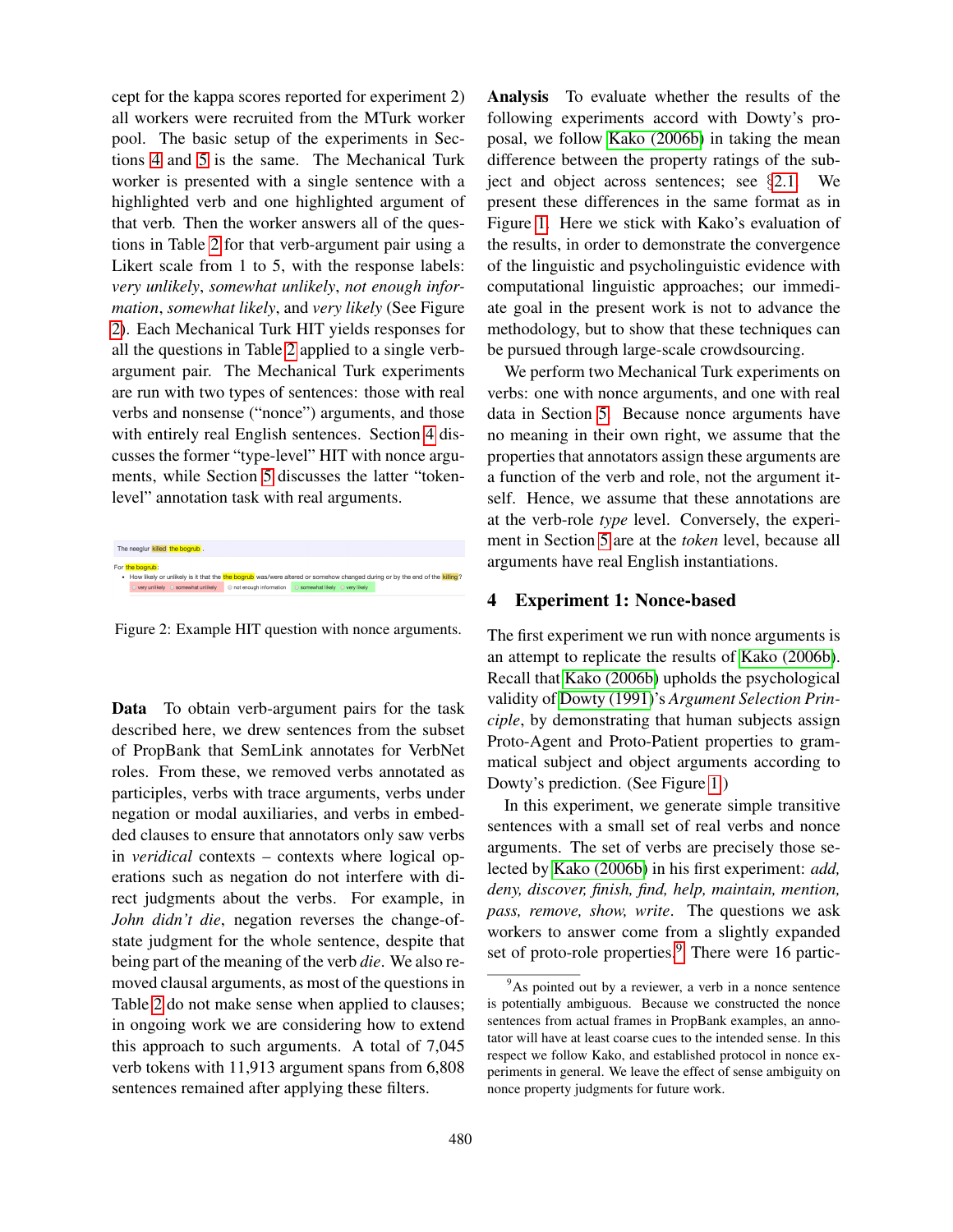ipants in the experiment, recruited from the MTurk worker pool, each completing 7.5 HITs on average.

The results of this experiment, broadly, replicate [Kako \(2006b\)](#page-0-0)'s earlier findings: human annotators on average indicate that, within the same sentence, the subject-position argument is more likely to have Proto-Agent properties than the objectposition argument, and the object-position argument is more likely to have Proto-Patient properties than the subject-position argument. This finding is illustrated in Figure [3.](#page-6-1) In addition, the basic facts match Kako's original finding; compare Figures [3](#page-6-1) and [1.](#page-2-1) (Our INSTIGATION property is equivalent to Kako's CAUSED CHANGE property, and we do not have an analogue of his CAUSED DO property.) Proto-Agent properties have a greater effect than Proto-Patient properties, and CAUSATION, VOLITION, and AWARENESS are all strong Proto-Agent properties. CREATION and STATIONARY are all weaker, but non-zero, Proto-Patient properties for these verbs. There are some differences that are apparent. First of all, where Kako did not (in this particular experiment) find an effect of CHANGE OF STATE, we did; this is broadly consistent with Kako's overall findings. We did not get an effect for MOVEMENT or for PHYSICAL EXISTENCE in this experiment, in contrast to Kako's results.



<span id="page-6-1"></span>Figure 3: Mechanical Turk results for the nonce experiment. A positive value for a property indicates that, on average, subject-position arguments received a higher score for that property than object-position arguments.

Our ability to replicate [Kako \(2006b\)](#page-0-0) is significant for two reason: (i) it lends further credence to the proto-role hypothesis, and (ii) it establishes that crowd-sourcing with non-experts in a less controlled situation than a formal experiment results in reasonable annotations for this task with minimal training.

#### <span id="page-6-0"></span>5 Experiment 2: Corpus-based

Can this result extend to real corpus data? If so, the proto-role theory can lead to a valuable source of annotation information about thematic roles. To assess this, we moved from a synthetic nonce task to a much larger scale version of the task using data from PropBank [\(Palmer et al., 2005\)](#page-0-0). Each item in this task presents the annotator with a PropBank sentence with the predicate and argument highlighted, and asks them the same questions about that actual sentence. The sentences were sampled from Prop-Bank as described in §[3.](#page-4-0)

Our primary goal in this collection effort was to obtain internally consistent, broad-coverage annotations. Thus we worked through a number of pilot annotation efforts to determine cross-annotator reliability between annotators and with our own judge-ments. From the final version of our pilot<sup>[10](#page-6-2)</sup> we selected a single annotator with strong-pairwise agreement amongst the other most prolific annotators. Compared to the five other most prolific annotators in our final pilot, the pair-wise average Cohen's Kappa with squared metric on an ordinal interpretation of the Likert scale was  $0.576$ .<sup>[11](#page-6-3)</sup>

In our large-scale annotation task, we have collected property judgments on over 9,000 arguments of near 5,000 verb tokens, spanning 1,610 PropBank rolesets. This represents close to 350 hours of annotation effort. The results are shown in Figure [4.](#page-7-0) Because some arguments in PropBank are abstract, for which many of the questions in Table [2](#page-4-1) do not make sense, we added an additional response field that asks *"Does this question make sense"* if the worker gives a response lower than 3 (Figure [6\)](#page-7-1). Figure [5](#page-7-2) shows the results with N/A responses removed. For presentation purposes, we convert the temporal existence properties to CREATION and DESTRUCTION.

Discussion The overall results substantially resemble both Kako's original results and our experi-

<span id="page-6-2"></span><sup>&</sup>lt;sup>10</sup>Based on a set of 10 verbs selected based on frequency in the CHILDES corpus, filtering for verbs that had enough tokens in PropBank; *want.01, put.01, think.01, see.01, know.01, look.02, say.01, take.01, tell.01,* and *give.01*.

<span id="page-6-3"></span> $11$ One of those five annotators had less stable judgements than the rest, which we identified based on a pair-wise Kappa score of only 0.383 with our final annotator. If removing that annotator the average pair-wise score with the remaining four annotators then rose to 0.625.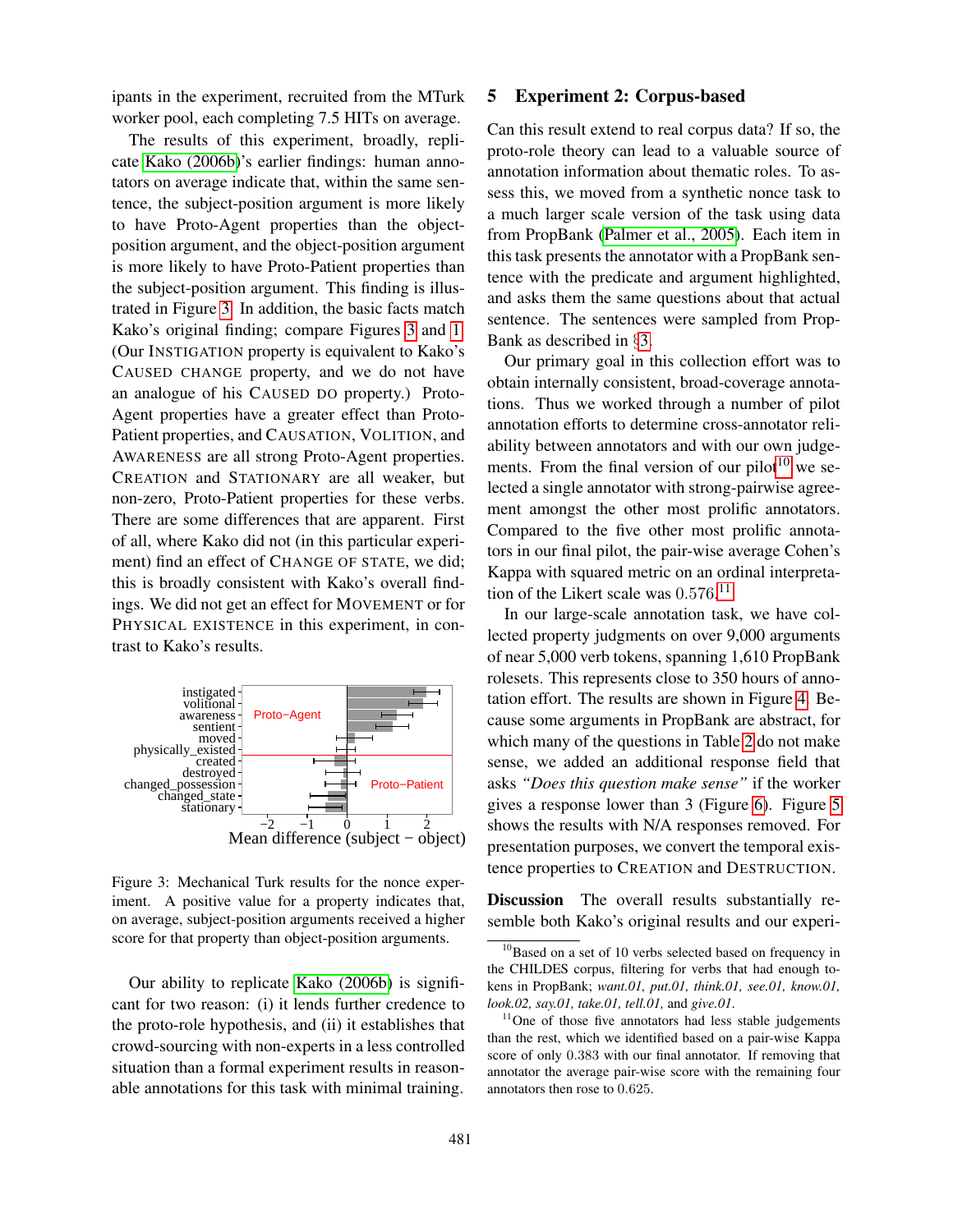

<span id="page-7-0"></span>Figure 4: Mechanical Turk results for experiment 2.



<span id="page-7-2"></span>Figure 5: Experiment 2 with N/A removed.

• How likely or unlikely is it that The antibody was/were aware of being involved in the killing? Does this question make sense? <br>
■ No 
<br>
■ Yes

<span id="page-7-1"></span>Figure 6: An additional response field appears for questions that might not be applicable. (Example sentence for this question: "The antibody then *kills* the cell.")

ment 1.As predicted, the Proto-Agent properties are predictors of whether an argument will be mapped to subject position, and the Proto-Patient properties similarly predict objecthood. Not all properties are equal, and on this much larger data set we can clearly see that INSTIGATION (causation) is the strongest property. Because we have many data points and a reliable annotator, the variance on this data is much smaller. This graph confirms the the proto-role hypothesis over a large corpus: finegrained role properties predict the mapping of semantic roles to argument position. This data set puts us in a position to ask a wide range of followup questions about the nature of thematic roles, many of which we cannot adddress in the present paper. The central question we do address here is about property configurations: since each property con-

| Example                                                           | Rtg |
|-------------------------------------------------------------------|-----|
| (A) He <i>earned</i> a master's degree in architecture from Yale. | N/A |
| (B) The bridge normally <i>carries</i> 250,000 commuters a day.   |     |
| $(C)$ Baskets of roses and potted palms <i>adorned</i> his bench. |     |

<span id="page-7-3"></span>Table 3: STATIONARY examples from experiment 2.

figuration represents a coarse-grained role, we can ask what the distribution of property configurations is over this corpus. Dowty's prediction is that we should see some clustering around common configurations, but a long tail representing role fragmentation. The prediction of classical approaches is that we should see only the common configurations as clusters, with no long tail. We turn to this issue in the following sections, comparing our role annotations also to roles in VerbNet and FrameNet (using SemLink as the mapping among the three data sets).

One key difference from Dowty's predictions is that STATIONARY appears to act as a Proto-Agent property. First, we are using a slightly different notion of stationary to Dowty, who proposed that it be relative to the event – in this we follow Kako. Second, our MOVEMENT property is really about change of location (see Table [2\)](#page-4-1) and so is not the negation of STATIONARY. Third, our corpus is heavily biased to non-physical events and states, where the notion of motion does not apply, and so in this respect may not be fully representative of a more naturalistic corpus. Within the relatively small proportion of data that is left, we find that objects do not tend to be stationary, and so if this is correct, it may simply be wrong to classify the absolute version of STATIONARY as a Proto-Patient property. Three examples from the data set are shown Table [3,](#page-7-3) for each case – the result is that once N/A responses are excluded, examples such as (B) are still more the norm than examples such  $(C)$ .

Annotation quality To assess annotation quality we began with a stratified sample based on each PropBank argument ID in the set  $\{0, 1, 2, 3, 4, 5\}$ .<sup>[12](#page-7-4)</sup> Local researchers each then answered 209 questions over this sample. One of the authors participated,

<span id="page-7-4"></span><sup>&</sup>lt;sup>12</sup>While argument IDs are meant to be meaningful when conditioned on a roleset, the values still correlate with the "coreness" of an argument even when independent of roleset (e.g., argument IDs 0 and 1 are most likely to be AGENT and PA-TIENT): our stratification aimed to survey across both "core" and "peripheral" argument role types.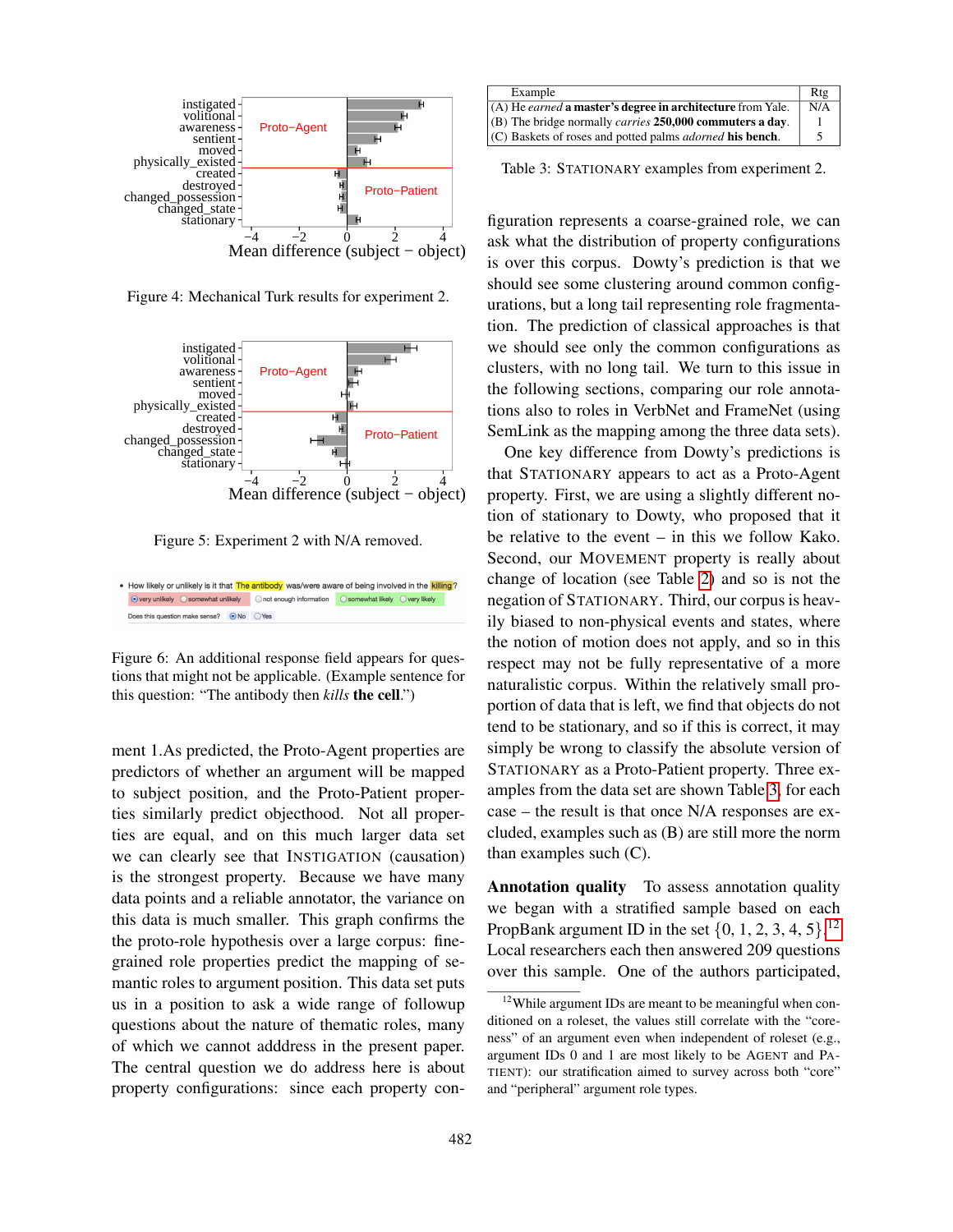

<span id="page-8-1"></span>Figure 7: Distribution of property configurations in experiment 2. To obtain categorical roles for purposes of comparison, responses of 2/4 were mapped to 1/5, giving configurations on 11 properties over what we might coarsely consider:  ${False (1), Unknown (3), True (5)}.$ 

achieving a Kappa score of 0.619 with the annotator. Two colleagues generally familiar with thematic roles but without prior experience with the protocol or our goals achieved scores of 0.594 and 0.642. Finally, a colleague who speaks English as a second language acheived a Kappa score of 0.479. These correlations, along with our initial selection criteria for the annotator, and then combined with those correlations observed in Table [6](#page-10-0) (discussed below), suggests our process resulted in a useful resource which we will release to the community.

In section [6](#page-8-0) we additionally provide a qualitative indicator of annotation quality, in the form of an alignment to VerbNet roles.

#### <span id="page-8-0"></span>6 Comparison to Other Rolesets

A prediction emerging from the proto-role hypothesis is that, when a set of role-relevant properties such as those in Table [2](#page-4-1) are tested on a large scale, we should not find clean role-clusters. We do expect to find certain common role-types appearing frequently, but we also expect there to be a long tail of combinations of properties. This is exactly what we find when examining our results. Figure [6](#page-8-1) shows the frequency of property configurations in the data set. Around 800 configurations are attested, with nearly 75% of those making up the tail.

The proto-role hypothesis predicts that there are natural sentences in which an argument can be AGENT/PATIENT-like, yet be missing one or more

Proto-agent/patient properties. This is what gives rise to the observed long tail of property configurations: cases that would otherwise be lumped together as, e.g., AGENT, are instead placed in a more diverse set of bins. While Dowty's theory is really about roles at the type-level, these bins are also useful for understanding role annotations at the token level, i.e. capturing exactly those properties that hold of the given argument in context.

Table [4](#page-9-0) shows three real-world sentences taken from the Wall Street Journal involving the verb *kill*. Each sentence has what PropBank would call a KILL.01,  $ARG_0$ -PAG, or the first argument of the roleset KILL.01, a particular sense of the word *kill*. [13](#page-8-2) Further, each of these arguments are labeled as a VerbNet AGENT and FrameNet KILLER/CAUSE through SemLink. These sentences were selected purely because they were the only instances of *kill* in our dataset with SemLink role annotations. Then, when examining our annotations for these arguments, we find that our motivations from §[3](#page-4-0) for this enterprise are justified. At the token level, there are robust inferences leading to different results on each example for key proto-role properties, but in each case the subject is still a better Proto-agent than the object. From this triplet, we learn that the subject of *kill* needn't be volitionally involved (as in the accidental death in A), needn't be aware of the killing, and even need not be sentient. The present annotation scheme, in contrast to the coarse label provided to these examples in VerbNet, captures this variation while still allowing inference to type-level properties of the verb *kill*. (These examples also clearly illustrate the degree to which noun semantics can influence thematic role-related judgments when carried out on natural data, something the finegrained approach allows us to explore directly.) We can also clearly see from this triplet that INSTIGA-TION is constant across examples, as is PHYSICAL EXISTENCE. Interestingly, the example (B) shows that killing does not even preclude the continuation

<span id="page-8-2"></span> $13PAG$  is a recent addition to PropBank semantics, standing for Proto-Agent but interpreted as an unweighted disjunction of features: "it acts volitionally, is sentient, or perceives, causes a changes of state, or moves" (Kübler and Zinsmeister, 2015). Another addition, PPT, stands for Proto-Patient. While motivated by Dowty's terminology, these additions do not capture the individual property-based notion we advocate for here.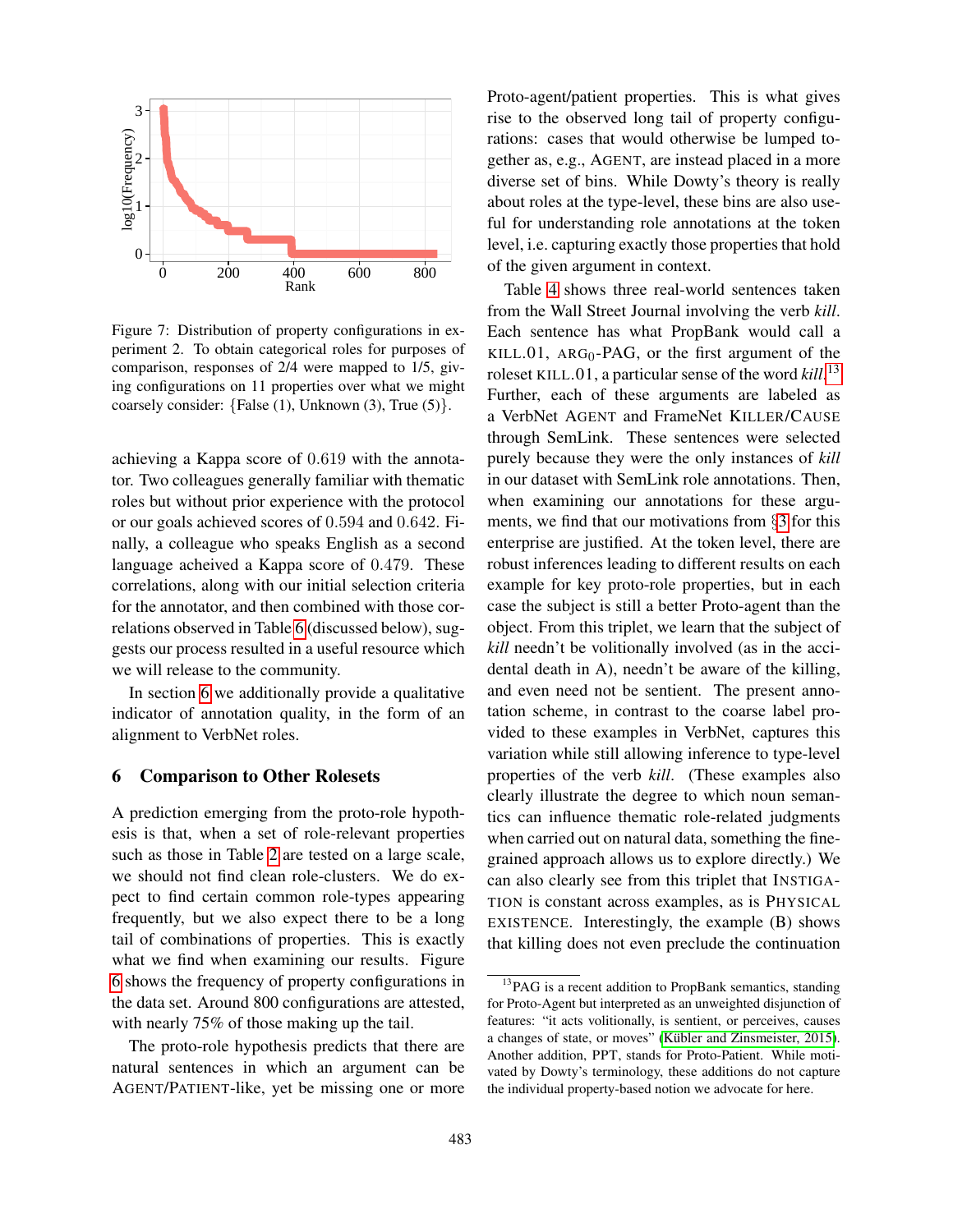| <b>Sentences</b>                                                         | <b>Property</b> | (A) | ΈB) |  |
|--------------------------------------------------------------------------|-----------------|-----|-----|--|
| (A) She was untrained and, in one botched job killed a client.           | instigated      | 5   |     |  |
| (B) The antibody then kills the cell.                                    | volitional      | 2   |     |  |
| (C) An assassin in Colombia killed a federal judge on a Medellin street. | awareness       | 3   |     |  |
| PropBank KILL.01, ARG <sub>0</sub> -PAG: killer                          | sentient        | 5   |     |  |
| VerbNet MURDER-42.1-1, AGENT: ACTOR in an event who                      | moved           | 3   | 3   |  |
| initiates and carries out the event intentionally or consciously,        | phys_existed    | 5   | 5   |  |
| and who exists independently of the event                                | created         |     |     |  |
|                                                                          | destroyed       |     | 3   |  |
| FrameNet KILLING, KILLER/CAUSE: (The person or sentient                  | changed_poss    |     |     |  |
| entity) / (An inanimate entity or process) that causes the death of the  | changed_state   | 3   | 3   |  |
| VICTIM.                                                                  | stationary      | 3   | 3   |  |

<span id="page-9-0"></span>Table 4: Comparison of role annotations for *kill* across resources. Ratings: 1=very unlikely, 5=very likely.

| <b>Sentences</b>                                                              | <b>Property</b> | (A) | ΈB |  |
|-------------------------------------------------------------------------------|-----------------|-----|----|--|
| (A) The stock <i>split</i> four-for-one on Oct. 10.                           | instigated      |     |    |  |
| (B) "In 1979, the pair <i>split</i> the company in half, with Walter and his  | volitional      |     |    |  |
| son, Sam, agreeing to operate under the Merksamer Jewelery name."             | awareness       |     |    |  |
| (C) The company downplayed the loss of Mr. Lesk and <i>split</i> his          | sentient        | I.  |    |  |
| merchandising responsibilities among a committee of four people.              | moved           | I.  |    |  |
| PropBank SPLIT.01, ARG <sub>1</sub> -PPT: thing being divided                 | phys_existed    |     |    |  |
| VerbNet SPLIT-23.2, PATIENT: UNDERGOER in an event that experiences a         | created         |     |    |  |
| change of state, location or condition, that is causally involved or directly | destroyed       |     |    |  |
| affected by other participants, and exists independently of the event.        | changed_poss    |     |    |  |
| FrameNet CAUSE_TO_FRAGMENT, WHOLE_PATIENT: The entity                         | changed_state   | 5   |    |  |
| which is destroyed by the AGENT and that ends up broken into PIECES.          | stationary      |     |    |  |

<span id="page-9-1"></span>Table 5: Comparison of role annotations for *split* across resources.

of existence after the event, so the EXISTENCE property may not be fully independent.

Table [5](#page-9-1) makes a similar point using the verb *split*. These three instances of *split*, labeled with the same role (and verb sense) in PropBank/VerbNet, show clear differences in terms of fine-grained role properties. (Note also that in  $(A)$ , a PropBank ARG<sub>1</sub> appears in subject position.) While there is consensus on CHANGE OF STATE, there is variation in whether the argument is DESTROYED, CHANGES POSSES-SION, and is AWARE of its involvement in the event.

Alignment with VerbNet In what follows we explore a non-exact mapping where we have taken sentences in SemLink annotated with VerbNet coarsegrain roles, and simply projected the mean 1-5 proto-role ratings (subtracting N/A) onto each role. This serves two purposes: (1) the quality of this mapping serves to verify the quality of the protorole annotations, and (2) this alignment helps compare between coarse and fine-grained role annotations. This alignment is a proof-of-concept, and we leave a deeper exploration of ways of doing this sort of alignment for the future. Table [6](#page-10-0) shows the full alignment. A value of 5 indicates that the role tends to determine the proto-property positively, i.e. AGENTS are extremely likely to be judged as instigators. A value close to 3 indicates that the role is neutral with respect to the proto-property, e.g. AGENTS may or may not move. A value close to 1 indicates that the arguments with that role are likely to have the negative version of the proto-property, e.g. AGENTS tend not to CHANGE POSSESSION. At a broad level the results are strong, though we will not be able to discuss every detail here.

In this alignment the judgments of N/A have been removed.[14](#page-9-2) In the case of e.g. the INSTIGATION value for THEME, this supports interpreting the role as assigning no value to instigation at all; similarly for some of the other values for THEME. In some

<span id="page-9-2"></span><sup>&</sup>lt;sup>14</sup>This is not the only way to treat N/A ratings, and we will leave a full exploration to future work.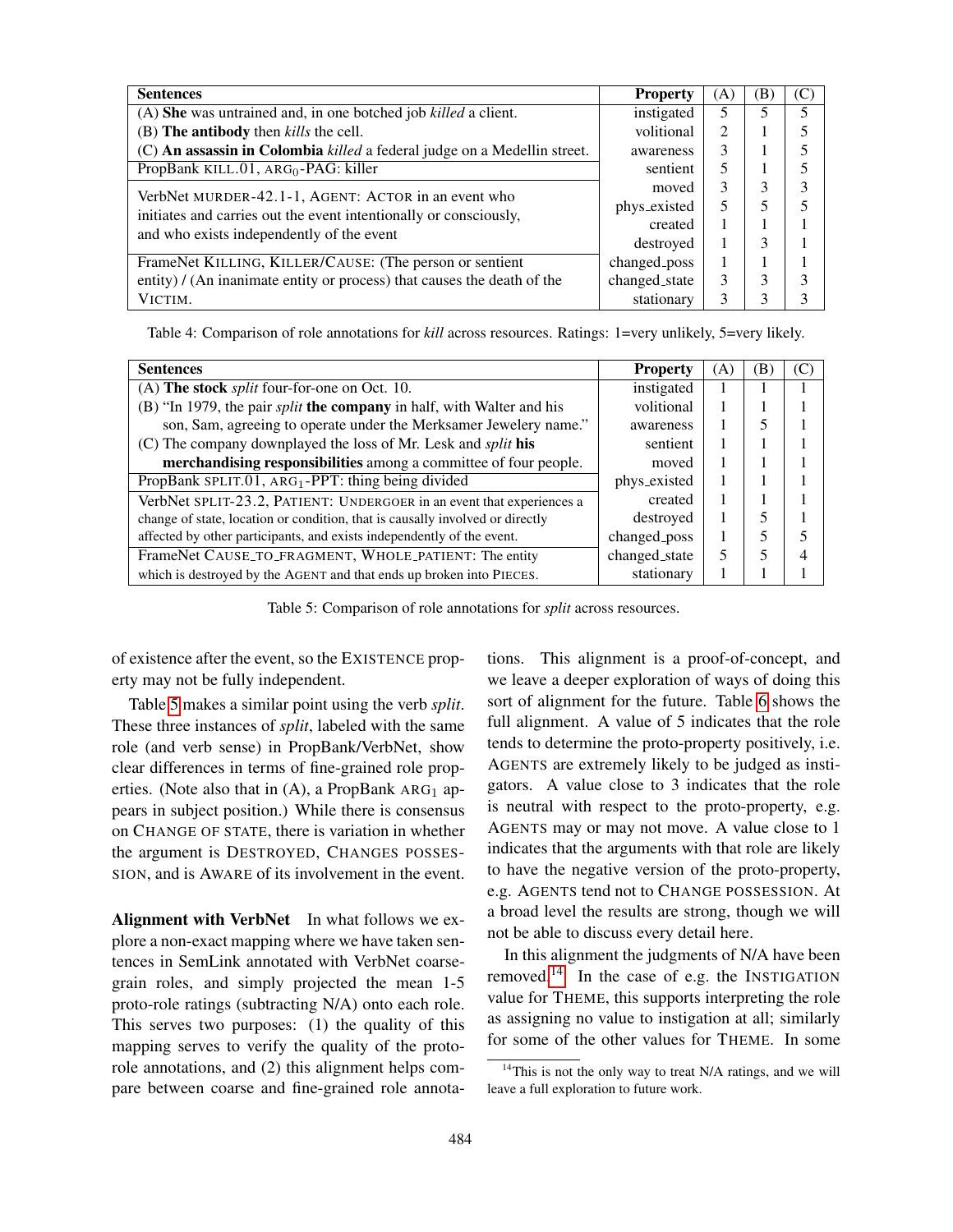| Role            |      | Freq   instigated               | volitional                      | awareness                | sentient                               | moved            | existed  | created   | destroyed | chg poss                        | chg state  | stationary                             |
|-----------------|------|---------------------------------|---------------------------------|--------------------------|----------------------------------------|------------------|----------|-----------|-----------|---------------------------------|------------|----------------------------------------|
| Agent           | 1546 | 4.9(1355)                       | 4.8(1273)                       | 4.9(1275)                | 4.8(810)                               | 3.1(897)         | 4.7(947) | 1.1(1413) | 1.1(1508) | 1.7(432)                        | 3.3 (1489) | 2.8(874)                               |
| Theme           | 1153 | 3.4(214)                        | 3.9(215)                        | 4.6(226)                 | 4.7(147)                               | 3.6(335)         | 4.3(412) | 1.9(986)  | 1.3(1037) | 3.3(339)                        | 3.9(999)   | 2.5(300)                               |
| Patient         | 312  | 3.1(77)                         | 3.2(80)                         | 4.5(85)                  | 4.4(47)                                | 3.3(75)          | 4.6(100) | 1.1(285)  | 1.6(293)  | 3.4(99)                         | 4.5(294)   | 2.7(69)                                |
| Experiencer     | 210  | 4.4(161)                        | 4.3(167)                        | 4.9(169)                 | 4.8(128)                               | 3.1(135)         | 4.7(139) | 1.0(195)  | 1.1(204)  | 1.4(41)                         | 3.6(204)   | 2.8(137)                               |
| <b>Stimulus</b> | 129  | 4.3(64)                         | 4.0(33)                         | 4.1(35)                  | 4.2(26)                                | 2.9(35)          | 3.7(42)  | 1.7(107)  | 1.1(114)  | 1.8(20)                         | 3.1(115)   | 2.9(32)                                |
| Topic           | 114  | 4.0(2)                          | 2.3(3)                          | 2.5(4)                   | 3.5(4)                                 | 3.0(4)           | 3.0(7)   | 2.0(92)   | 1.1(91)   | 2.6(18)                         | 3.4(74)    | 3.0(3)                                 |
| Destination     | 91   | 1.6(5)                          | 2.9(15)                         | 4.5(16)                  | 4.8(8)                                 | 2.3(24)          | 4.9(48)  | 1.5(74)   | 1.2(75)   | 2.2(22)                         | 4.2(75)    | 4.1(39)                                |
| Recipient       | 88   | 1.4(37)                         | 3.6(58)                         | 4.8(60)                  | 4.9(35)                                | 3.0(46)          | 4.5(52)  | 1.5(84)   | 1.0(85)   | 2.3(30)                         | 3.7(82)    | 3.0(40)                                |
| Extent          | 87   | (0)<br>$\overline{\phantom{0}}$ | (0)<br>$\overline{\phantom{0}}$ | (0)<br>$\hspace{0.05cm}$ | (0)<br>$\hspace{0.1mm}-\hspace{0.1mm}$ | (0)              | $-$ (0)  | 1.0(1)    | 1.0(2)    | (0)<br>$\overline{\phantom{0}}$ | 3.0(1)     | (0)<br>$\hspace{0.1mm}-\hspace{0.1mm}$ |
|                 |      |                                 |                                 |                          |                                        | 12 roles omitted |          |           |           |                                 |            |                                        |
| Instrument      | 16   | 4.4(9)                          | 4.5(8)                          | 4.5(8)                   | 5.0(4)                                 | 3.8(5)           | 4.3(7)   | 1.3(15)   | 1.0(15)   | 1.3(6)                          | 3.3(13)    | 2.0(4)                                 |
| Initial Loc.    | 15   | 2.2(5)                          | 2.3(7)                          | 4.2(8)                   | 3.5(2)                                 | 2.5(4)           | 3.0(4)   | 1.0(14)   | 2.1(14)   | 1.8(6)                          | 4.2(13)    | 2.3(3)                                 |
| Beneficiary     | 13   | 3.6(5)                          | 5.0(5)                          | 5.0(5)                   | 5.0(1)                                 | 3.0(1)           | 3.5(4)   | 2.2(10)   | 1.0(13)   | 3.0(4)                          | 3.7(13)    | 3.0(1)                                 |
| Material        | 9    | 5.0(1)                          | 5.0(1)                          | 5.0(2)                   | 5.0(1)                                 | 3.7(3)           | 5.0(3)   | 1.0(7)    | 1.2(8)    | 5.0(1)                          | 3.7(7)     | 1.7(3)                                 |
| Predicate       | 8    | (0)<br>$\overline{\phantom{m}}$ | 5.0(1)                          | 5.0(1)                   | $-$ (0)                                | $-$ (0)          | $-$ (0)  | 1.0(8)    | 2.2(8)    | $-$ (0)                         | 3.4(5)     | $-$ (0)                                |
| Asset           |      | (0)                             | (0)<br>$\hspace{0.05cm}$        | (0)<br>$\hspace{0.05cm}$ | (0)<br>$\hspace{0.1mm}-\hspace{0.1mm}$ | 3.0(1)           | 3.0(1)   | 1.0(5)    | 1.0(6)    | 5.0(1)                          | 4.3(3)     | (0)<br>$\hspace{0.1mm}-\hspace{0.1mm}$ |

<span id="page-10-0"></span>Table 6: High and low frequency VerbNet roles (via SemLink) aligned with mean property ratings when excluding N/A judgments. Freq provides the number of annotations that overlapped with a role. In parenthesis is the number of cases for that property which were judged applicable (not N/A). E.g. we annotated 1,546 arguments that SemLink calls AGENT, where 1,355 of those were deemed applicable for the instigation property, with a mean response of 4.9. 12 mid-frequency roles are omitted here for space reasons; the full alignment is provided with the dataset for this paper.

cases with large numbers of N/A responses, e.g. the awareness and sentient properties for THEME, the provided mean is high, suggesting the role may be more heterogeneous than would otherwise appear.

In lieu of an exhaustive discussion, we will motivate the alignment with several interesting examples of AWARENESS. AWARENESS tended to be rated highly. Table [7](#page-10-1) gives a range of examples illustrating particular tokens of judgements relative to Verb-Net roles. In (A-C) we give three straightforward examples where the bolded argument was judged to be aware of involvement in the event. Abstract entities such as companies were consistently annotated as having the potential to be aware. Consequently, in B for example, Ford is annotated as being aware that Mazda makes the Tracer for the company. In these cases, it is intuitively right at the token level that the participant is likely to be aware of their involvement in the event, but this does not mean that we can conclude anything about the role; for example, for BEN-EFICIARIES and INSTRUMENTS we have only a few examples of the AWARENESS property.

In C-E, we have given three examples of different ratings for AWARENESS focusing on the DESTINA-TION role. All three ratings are intuitively straightforward at the token level; in D the recipient of the cases (the court) may not yet be aware of the decision. In E the recipient of the *sprinkling* was a baby and therefore was quite unlikely to be aware of her

|   |   | $Rtg(Role)$ Example                                                              |
|---|---|----------------------------------------------------------------------------------|
|   |   | $(AGENT)$ They worry about their careers, <i>drink</i> too much and              |
|   |   | suffer $[]$                                                                      |
| B | 5 | (BENEFICIARY) Mazda <i>makes</i> the Tracer for <b>Ford</b> .                    |
|   |   | (DESTINATION) Commercial fishermen and fish processors                           |
|   |   | <i>filed</i> suit in <b>federal court</b> []                                     |
|   |   | $\vert$ (DESTINATION) But the court [] <i>sent</i> the cases back to <b>fed-</b> |
|   |   | eral district court in Dallas.                                                   |
| E |   | (DESTINATION) When the good fairy [] hovered over the                            |
|   |   | cradle of Edita [], she <i>sprinkled</i> <b>her</b> with high E flats, []        |
|   | 5 | (INSTRUMENT*) Guests bring movies on tape, and show                              |
|   |   | their favorite three-to-five minute segments on the screen []                    |

<span id="page-10-1"></span>Table 7: Examples of AWARENESS: how likely is it that the bold argument is aware of being involved in the event?

potential future singing career (a fact about the context and argument more than the verb). F helps illustrate the quality of our annotations: personal communication with SemLink researchers verified that we discovered a rare bug via our process.<sup>[15](#page-10-2)</sup>

## 7 Semantic Proto-Role Labeling

SRL systems are trained to predict either: (i) a predicate or frame specific notion of role (e.g., FrameNet), or (ii) a cross-predicate, shared notion of role (e.g., PropBank). (i) allows for fine-grain distictions specific to a single predicate, but risks data sparsity (needing many examples per predicate). (ii) allows for sharing statistics across predicates, but requires careful, manual cross-predicate

<span id="page-10-2"></span><sup>15</sup>The role via SemLink should be AGENT.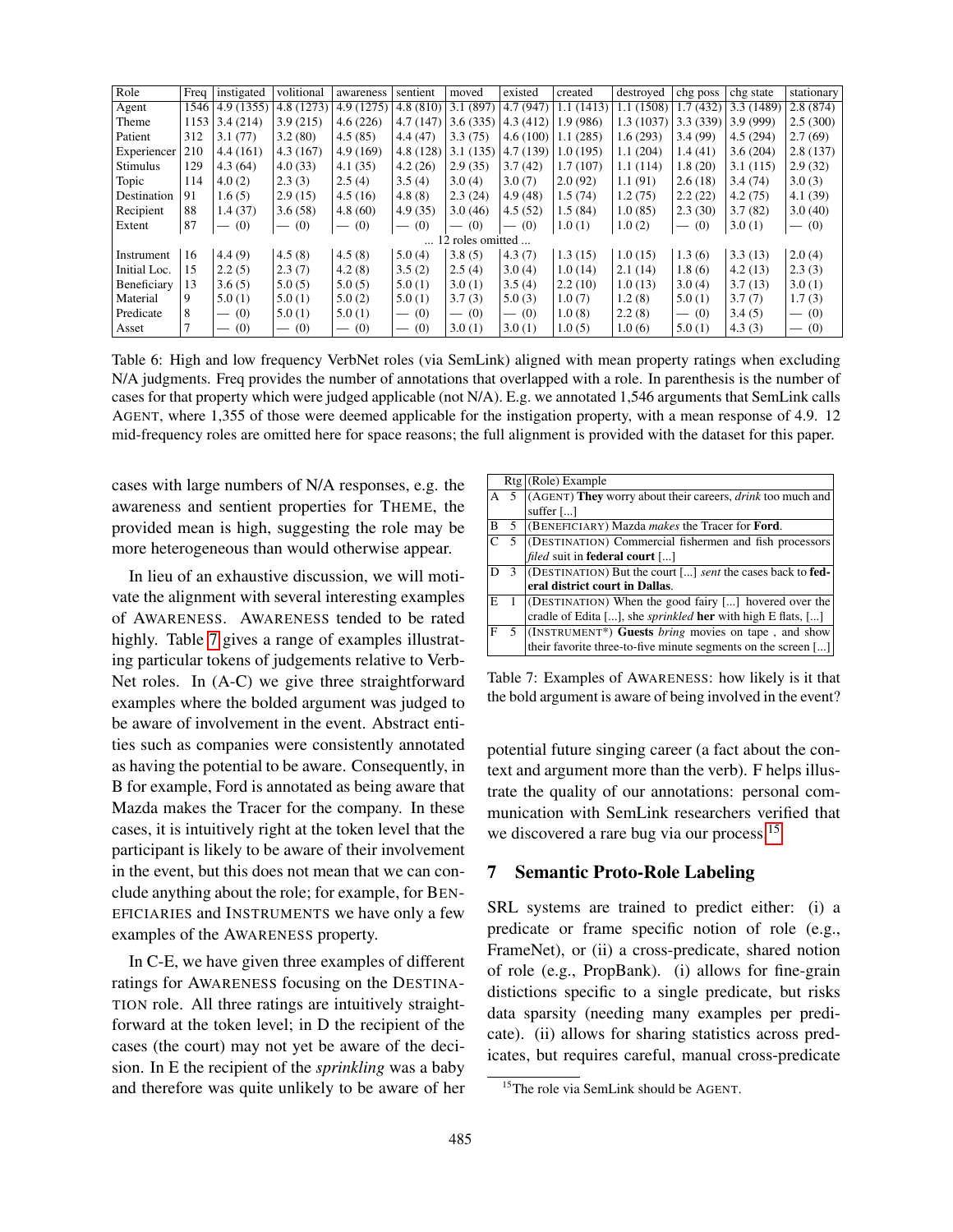|         | instigated |           | volitional awareness | sentient  | moved      |
|---------|------------|-----------|----------------------|-----------|------------|
| Null    | 57.4       | 59.0      | 58.4                 | 74.0      | 64.1       |
| Pos     | 79.0       | 74.9      | 75.5                 | 74.1      | 64.1       |
| Full    | 82.9       | 74.9      | 75.5                 | 75.2      | 67.1       |
| existed | created    | destroyed | chg poss             | chg state | stationary |
|         |            |           |                      |           |            |
| 57.8    | 69.4       | 80.4      | 72.4                 | 45.9      | 65.0       |
| 59.7    | 69.6       | 80.7      | 72.4                 | 46.5      | 65.1       |

Table 8: Test classification accuracies for each property.

analysis to ensure equivalent role-semantics [\(Loper](#page-0-0) [et al., 2007\)](#page-0-0), and as in seen Tables [4](#page-9-0) and [5](#page-9-1) it may not be feasible to ensure exact equivalence.

Our approach addresses this challenge by dropping the notion of categorical role entirely, replacing it with responses to proto-role questions that can be shared across all arguments<sup>[16](#page-11-0)</sup> and predicates.<sup>[17](#page-11-1)</sup> Further, as likelihood judgements may be interpreted as scalars, then this may provide a smoother representation for prediction and downstream use, akin to the recent push to replace categorical "1-hot" word representations with vector-space models.

As an example SPRL model, we trained separate log-linear classifiers with  $L_2$  regularization on the judgments of each property in the results from Experiment 2. As in Fig. [6](#page-8-1) we collapsed ratings to a categorical  $\{1,3,5\}$ , and included N/A, for a resul-tant 4-way classification problem.<sup>[18](#page-11-2)</sup> The  $9,778$  arguments that appear in the dataset were divided into training (7,823), development (978), and test (977).

We trained three models: *Null*, with only an intercept feature<sup>[19](#page-11-3)</sup>; *Pos*, which adds as a feature the linear offset of the argument relative to the verb (as a coarse proxy for syntactic structure); and Full, which added a vector embedding of the verb [\(Rastogi et al., 2015\)](#page-0-0).<sup>[20](#page-11-4)</sup> Even with this basic model we see evidence of learning property-specific distributions across verbal predicates, such as for CHANGED STATE.

<span id="page-11-3"></span><sup>19</sup>The Null classifier predicts a rating of 1 for CREATED and DESTROYED and N/A for all the other properties.

# 8 Conclusions and Future Work

In this paper we have adopted from theoretical linguistics the idea that thematic roles should be decomposed into more fine-grained properties that have a prototype structure – the *Proto-role Hypothesis*. We developed an annotation task based on this idea, and tested it both in a smale scale nonce-based version and a very large scale version using real data from PropBank(/WSJ). One main result is that the proto-role hypothesis holds true at this very large scale. A second result is that, at this scale we gain evidence for a substantial amount of 'role fragmentation' in the lexicon of English: we find approximately 800 discrete property configurations. The proto-role approach allows us to cope with fragmentation by focusing on the fine-grained properties that make up roles. We showed this allows a greater degree of accuracy in role annotations, for example handling variability in fine-grained properties across tokens of a verb in a corpus that lead to coarsegrained categorization challenges. Finally, we have shown it practical to directly annotate a corpus with fine-grained properties and produced a large collection of such annotations, which we release to the community. We are currently expanding the annotation set beyond WSJ, and beyond English, as well as applying it to theoretical questions about verb class and argument structure [\(Davis and Koenig, 2000;](#page-0-0) [Kako, 2006b\)](#page-0-0), along with word sense. Finally, we are building on the baseline model in §7 to more broadly investigate how decompositional semantic annotations can guide linguistically motivated representation learning of meaning.

Acknowledgments Great thanks to Martha Palmer, Tim O'Gorman, Scott Grimm, and the reviewers for their feedback; Robert Busby for annotations; Julian Grove for work on a predecessor project with Kyle Rawlins. Thanks to Sanjeev Khudanpur, John J. Godrey, and Jan Hajič, as well as JHU and Charles University for coordinating the Fred Jelinek Memorial Workshop in 2014, supported by NSF PIRE (0530118). Support came from an NSF Graduate Research Fellowship, DARPA DEFT FA8750-13-2-001 (*Large Scale Paraphrasing for Natural Language Understanding*), the JHU HLTCOE, the Paul Allen Institute of Artificial Intelligence (*Acquisition and Use of Paraphrases in a Knowledge-Rich Setting*), and NSF BCS-1344269 (*Gradient Symbolic Computation*).

<span id="page-11-0"></span><sup>16</sup>E.g., the notions of ACTOR, AGENT, and even PATIENT may overlap in their underlying properties.

<span id="page-11-1"></span><sup>&</sup>lt;sup>17</sup>E.g., the proto-Agent of *build* will be related but not identical to that of *kill*: where commonalities exist, predictive models can benefit from the overlap.

<span id="page-11-2"></span><sup>&</sup>lt;sup>18</sup>Future work on prediction may explore alternative formulations, such as a 2-step process of first predicting N/A, then performing regression on likelihood.

<span id="page-11-4"></span><sup>20</sup>[http://cs.jhu.edu/˜prastog3/mvlsa/](http://cs.jhu.edu/~prastog3/mvlsa/)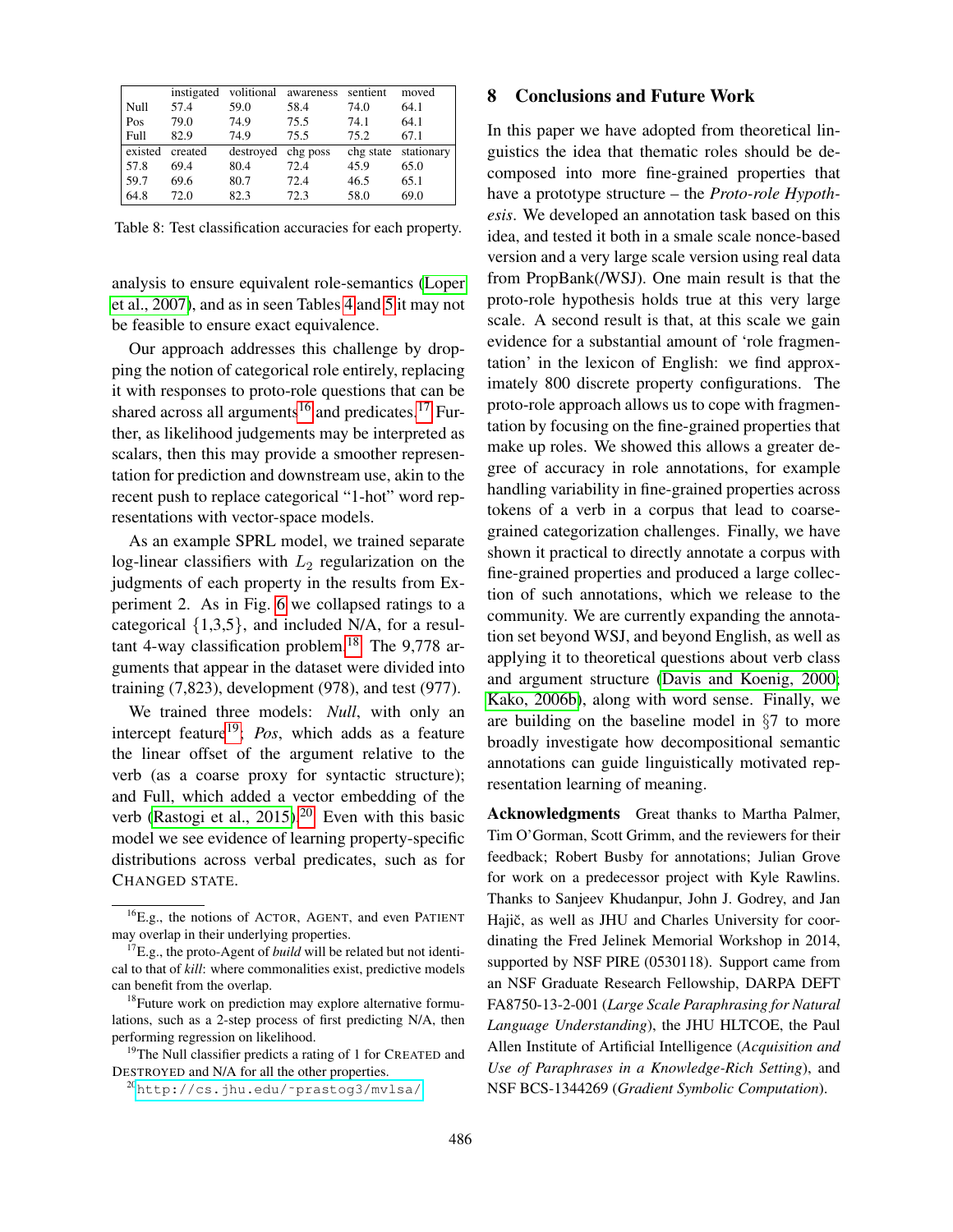#### References

- Afra Alishahi and Suzanne Stevenson. 2010. A computational model of learning semantic roles from childdirected language. *Language and Cognitive Processes*, 25(1):50–93.
- Collin F. Baker, Charles J. Fillmore, and John B. Lowe. 1998. The Berkeley FrameNet project. In *Proceedings of the International Conference on Computational Linguistics*, pages 86–90.
- Collin Baker, Michael Ellsworth, and Katrin Erk. 2007. Semeval'07 task 19: Frame semantic structure extraction. In *Proceedings of the 4th International Workshop on Semantic Evaluations*, pages 99–104. Association for Computational Linguistics.
- Frank R. Blake. 1930. A semantic analysis of case. In James T. Hatfield, Werner Leopold, and A. J. Friedrich Ziglschmid, editors, *Curme volume of linguistic studies*, pages 34–49. Linguistic Society of America.
- Claire Bonial, William Corvey, Martha Palmer, Volha V. Petukhova, and Harry Bunt. 2011. A hierarchical unification of LIRICS and VerbNet semantic roles. In *Semantic Computing (ICSC), 2011 Fifth IEEE International Conference on*, pages 483–489, September.
- Greg N. Carlson and Michael K. Tanenhaus. 1988. Thematic roles and language comprehension. In W. Wilkins, editor, *Syntax and Semantics: Thematic Relations*. Academic Press.
- Greg N. Carlson. 1984. Thematic roles and their role in semantic interpretation. *Linguistics*, pages 259–279.
- Xavier Carreras and Lluís Màrquez. 2005. Introduction to the CoNLL-2005 shared task: Semantic role labeling. In *Proceedings of the Ninth Conference on Computational Natural Language Learning*, pages 152– 164. Association for Computational Linguistics.
- Hector-Neri Castañeda. 1967. Comments on Donald Davidson's 'The logical form of action sentences'. In Nicholas Rescher, editor, *The Logic of Decision and Action*. University of Pittsburgh Press.
- Noam Chomsky. 1981. *Lectures on government and binding*. Foris Publications.
- W. Croft. 1991. *Syntactic categories and grammatical relations*. University of Chicago Press.
- D. Cruse. 1973. Some thoughts on agentivity. *Journal of Linguistics*, 9:1–204.
- Dipanjan Das, Nathan Schneider, Desai Chen, and Noah A. Smith. 2010. Probabilistic frame-semantic parsing. In *Proceedings of Human Language Technologies Conference of the North American Chapter of the Association for Computational Linguistics*, pages 948–956.
- A. R. Davis and J.-P. Koenig. 2000. Linking as constraints on word classes in a hierarchical lexicon. *Language*, 76:56–91.
- David Dowty. 1989. On the semantic content of the notion 'thematic role'. In Barbara Partee, Gennaro Chierchia, and Ray Turner, editors, *Properties, types and meanings, vol II*. Kluwer.
- David Dowty. 1991. Thematic proto-roles and argument selection. *Language*, 67(3):547–619.
- Christiane Fellbaum. 1998. *WordNet*. Wiley Online Library.
- Charles Fillmore. 1966. Towards a modern theory of case. The Ohio State University project on linguistic analysis report 13, The Ohio State University.
- Charles J. Fillmore. 1976. Frame semantics and the nature of language. In *Annals of the New York Academy of Sciences: Conference on the Origin and Development of Language and Speech*, volume 280, pages 20– 32.
- Charles Fillmore. 1982. Frame semantics. *Linguistics in the morning calm*, pages 111–137.
- Daniel Gildea and Daniel Jurafsky. 2002. Automatic labeling of semantic roles. *Computational Linguistics*, 28(3):245–288.
- Scott Grimm. 2005. *The lattice of case and agentivity*. MSc thesis, University of Amsterdam.
- Scott Grimm. 2011. Semantics of case. *Morphology*, 21:515–544.
- Jeffrey S. Gruber. 1965. *Studies in lexical relations*. Ph.D. dissertation, Massachusetts Institute of Technology.
- Patrick Hanks. 2013. *Lexical Analysis: Norms and Exploitations*. MIT Press.
- Joshua K. Hartshorne, Claire Bonial, and Martha Palmer. 2014. The VerbCorner Project: Findings from Phase 1 of crowd-sourcing a semantic decomposition of verbs. In *Proceedings of the Annual Meeting of the Association for Computational Linguistics*, pages 397–402. Association for Computational Linguistics.
- Joshua Hartstone, Claire Bonial, and Martha Palmer. 2013. The VerbCorner project: Toward an empirically-based semantic decomposition of verbs. In *Proceedings of the Conference on Empirical Methods in Natural Language Processing*, pages 1438– 1442.
- Geoffrey E. Hinton. 1981. Implementing semantic networks in parallel hardware. In Geoffrey E. Hinton and John A. Anderson, editors, *Parallel Models of Associative Memory*. Erlbaum, Hillsdale, NJ.
- Geoffrey E. Hinton. 1986. Learning distributed representations of concepts. In *Proceedings of the Eighth Annual Conference of the Cognitive Science Society*, pages 1–12. Amherst, MA.
- Ray S. Jackendoff. 1972. *Semantic Interpretation in Generative Grammar*. The MIT Press.
- Ray S. Jackendoff. 1987. The status of thematic relations in linguistic theory. *Linguistic Inquiry*, 18:369–411.